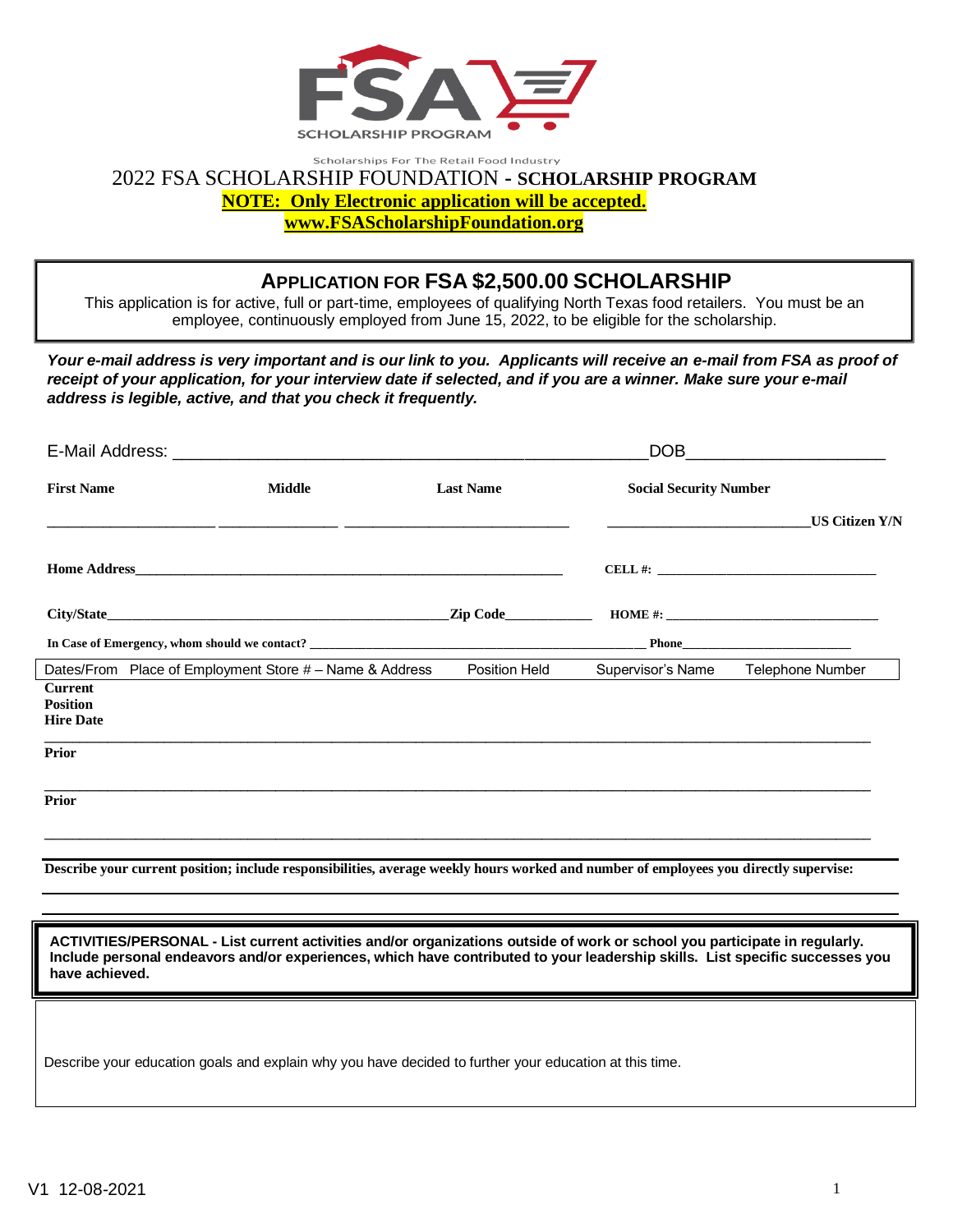

## Scholarships For The Retail Food Industry 2022 FSA SCHOLARSHIP FOUNDATION **- SCHOLARSHIP PROGRAM NOTE: Only Electronic application will be accepted. www.FSAScholarshipFoundation.org**

**NAME**\_\_\_\_\_\_\_\_\_\_\_\_\_\_\_\_\_\_\_\_\_\_\_\_\_\_\_\_\_\_\_\_\_\_\_\_\_\_\_\_\_\_\_\_\_\_\_\_\_\_\_\_\_\_\_\_

**E-mail E-mail** 

Describe your long-term PROFESSIONAL GOALS and tell us where you see yourself in 5 years. Use additional sheet for more space.

| EDUCATIONAL INFORMATION                                                                                                                      |            |                              |  |            |               |  |  |
|----------------------------------------------------------------------------------------------------------------------------------------------|------------|------------------------------|--|------------|---------------|--|--|
| Name of High School or equivalent                                                                                                            | City/State | Year Graduated/Will Graduate |  | <b>GPA</b> | SAT/ACT Score |  |  |
| Highest Educational Level Achieved to date __________<br>Total College Credit Hours Completed                                                |            |                              |  |            | <b>GPA</b>    |  |  |
| Name of college/university you plan to attend or name of last college/university<br><b>Total Hours Completed</b><br>City/State<br><b>GPA</b> |            |                              |  |            |               |  |  |
| Degree or Major Planned<br>Estimated Remaining Hours Needed or Planned Estimate of Cost per Semester (tuition & books)                       |            |                              |  |            |               |  |  |

\_\_\_\_\_\_\_\_\_\_\_\_\_\_\_\_\_\_\_\_\_\_\_\_\_\_\_\_\_\_\_\_\_\_\_\_\_ \_\_\_\_\_\_\_\_\_\_\_\_\_\_\_\_\_\_\_\_\_\_ \_\_\_\_\_\_\_\_\_\_\_\_\_\_\_\_\_\_\_\_\_\_\_\_\_\_\_\_\_\_\_\_\_\_\_

| PERSONAL HOUSEHOLD INFORMATION                                                                                                                                                                                                                                                                                |                                                                                       |                |                        |                        |  |  |
|---------------------------------------------------------------------------------------------------------------------------------------------------------------------------------------------------------------------------------------------------------------------------------------------------------------|---------------------------------------------------------------------------------------|----------------|------------------------|------------------------|--|--|
| Single<br>$\mathbf{1}$                                                                                                                                                                                                                                                                                        | Married<br><b>STEP 1:</b> Do you live with your parents? Y / N, (If no, go to STEP 2) | Divorced/Widow | $\Box$                 | Number of Children     |  |  |
|                                                                                                                                                                                                                                                                                                               |                                                                                       |                |                        | Annual Gross Income \$ |  |  |
|                                                                                                                                                                                                                                                                                                               |                                                                                       |                | Annual Gross Income \$ |                        |  |  |
| <b>STEP 2:</b> Do you own a home? Y/N How long? _____ Yrs. Do you rent? Y/N<br>Number of people in your household _______<br>Do you support yourself? Y / N Number of dependents you support _________________including yourself.                                                                             |                                                                                       |                |                        |                        |  |  |
| Your Spouse's Occupation and Employer                                                                                                                                                                                                                                                                         |                                                                                       |                |                        | Number of Yrs.         |  |  |
| <b>STEP 3:</b> Estimated Annual Gross Household Income (including your income) \$<br>Do you have any unusual expenses? Y / N  Do you have any unusual medical expenses? Y / N<br>Do you have any unusual circumstances that we should be aware of? Y / N Explain any unusual circumstances on separate sheet. |                                                                                       |                |                        |                        |  |  |
| Are you currently receiving any other financial assistance toward your education? Y/N If yes, please identify the source and value:                                                                                                                                                                           |                                                                                       |                |                        |                        |  |  |

**\_\_\_\_\_\_\_\_\_\_\_\_\_\_\_\_\_\_\_\_\_\_\_\_\_\_\_\_\_\_\_\_\_\_\_\_\_\_\_\_\_\_\_\_\_\_\_\_\_\_\_\_\_\_\_\_\_\_\_\_\_\_\_\_\_\_\_\_\_\_\_\_\_\_\_\_\_\_\_\_\_\_\_\_\_\_\_\_\_\_\_\_\_\_\_\_\_\_\_\_\_\_\_\_\_\_\_\_\_\_\_\_\_\_\_\_\_\_\_\_**